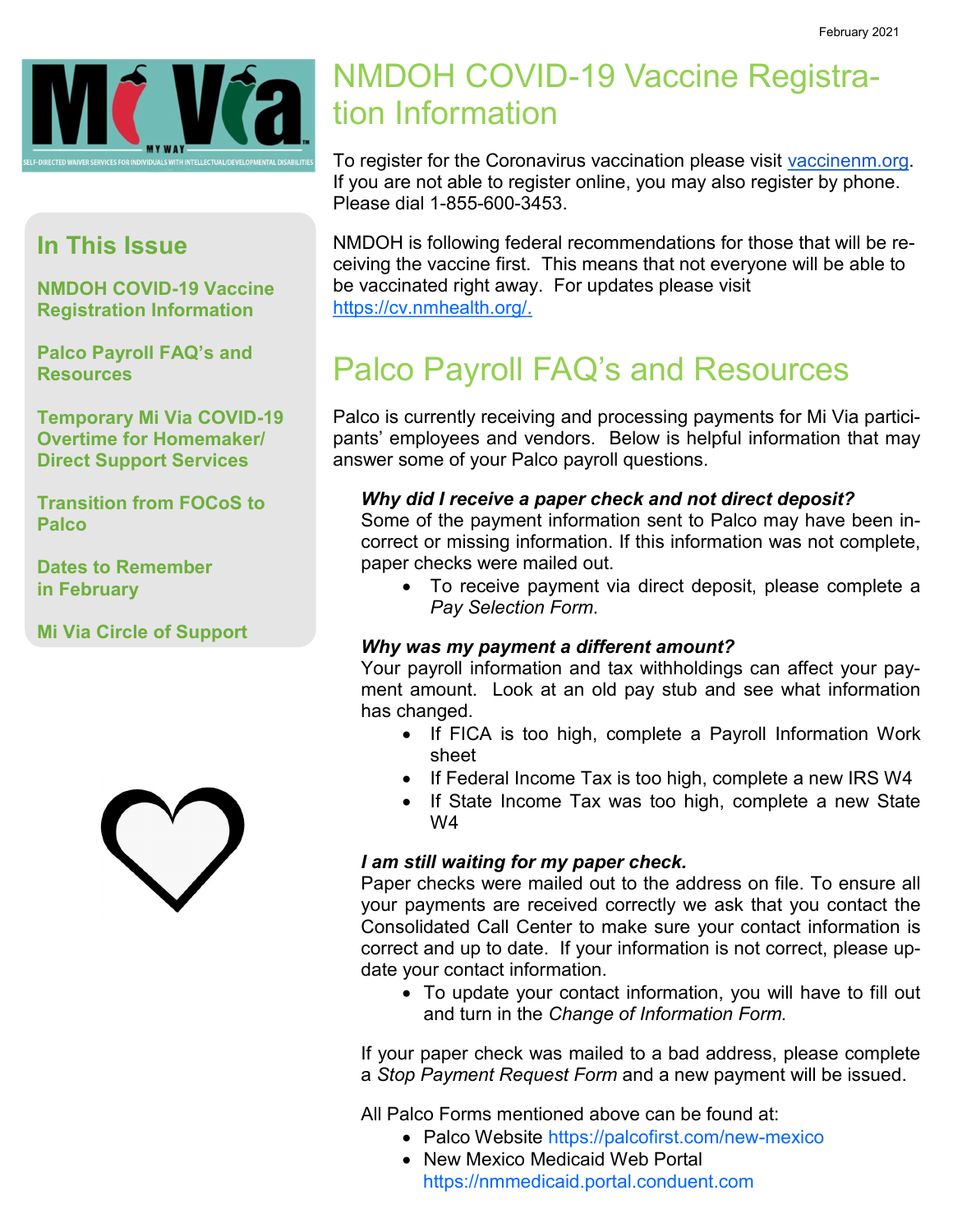#### FMA-Conduent Contact Information:

**Phone:** 1-800-283-4465

#### **Toll-free Fax:** 1-866-302-6787

**E-mail:** mi.via@conduent.com (This email box is for form submission only. If you have questions, please call the Consolidated Customer Service Center (CCSC) at 1-800-283-4465.

#### **Physical Address:**

1720-A Randolph Rd SE Albuquerque, NM 87106

#### **Note:**

The Mi Via Advisory Committee works with the State to share information and help with communication among all Mi Via Participants.

### Temporary Mi Via COVID-19 Overtime for Homemaker/Direct Support Services

To ensure the health and safety of Mi Via participants, the State has approved on a **temporary, emergency only** basis a process that allows an employee to work and be paid over 40 hours a week for Homemaker/Direct Support services. This is being allowed to ensure participants can continue receiving care when one or more employee (s) and/or a participant's family member (natural support):

- 1. Has been required to self-isolate due to testing positive for COVID-19;
- 2. Has been required to quarantine due to a household member testing positive for COVID-19;
- 3. Has been exposed to someone who has tested positive for COVID-19 and needs to quarantine;
- 4. Has been tested for COVID-19 and is awaiting testing results;
- 5. Must care for a family member who has tested positive for COVID-19 or
- 6. Other COVID-19 related issues.

Employees may be approved to work more than 40 hours but no more than 80 hours in a seven-day work week. Employees will be paid at overtime rates. This may have an impact on the participant's budget. Participants may need to revise their budgets in order to cover the additional expense of overtime payments.

## Transition from FOCoS to Palco

Palco Inc. is partnering with Conduent as your new Financial Management Agency (FMA). HSD in previous newsletters informed you that in March of 2021, the FOCoS system will be entirely replaced by Palco. This change will not affect the services you are receiving. As part of this transition and EVV implementation, the EOR forms must be updated. Conduent has sent out EOR Transition forms.

Download the form that applies to the EOR

- Employer Packet Transition This packet will be used for existing EORs who must update their information with Palco for the transition from TNT.
- Employer Packet-Full The full packet is applicable for new employers, including employer changes.

Complete all highlighted areas. Forms can be submitted to:

- Email: [mi.via@conduent.com](mailto:mi.via@conduent.com)
- Mail: PO Box 27460 Albuquerque, NM 87125-7460
- Drop off Packet: 1720-A Randolph Rd. SE Albuquerque, NM 87106
- Fax: 866-302-6787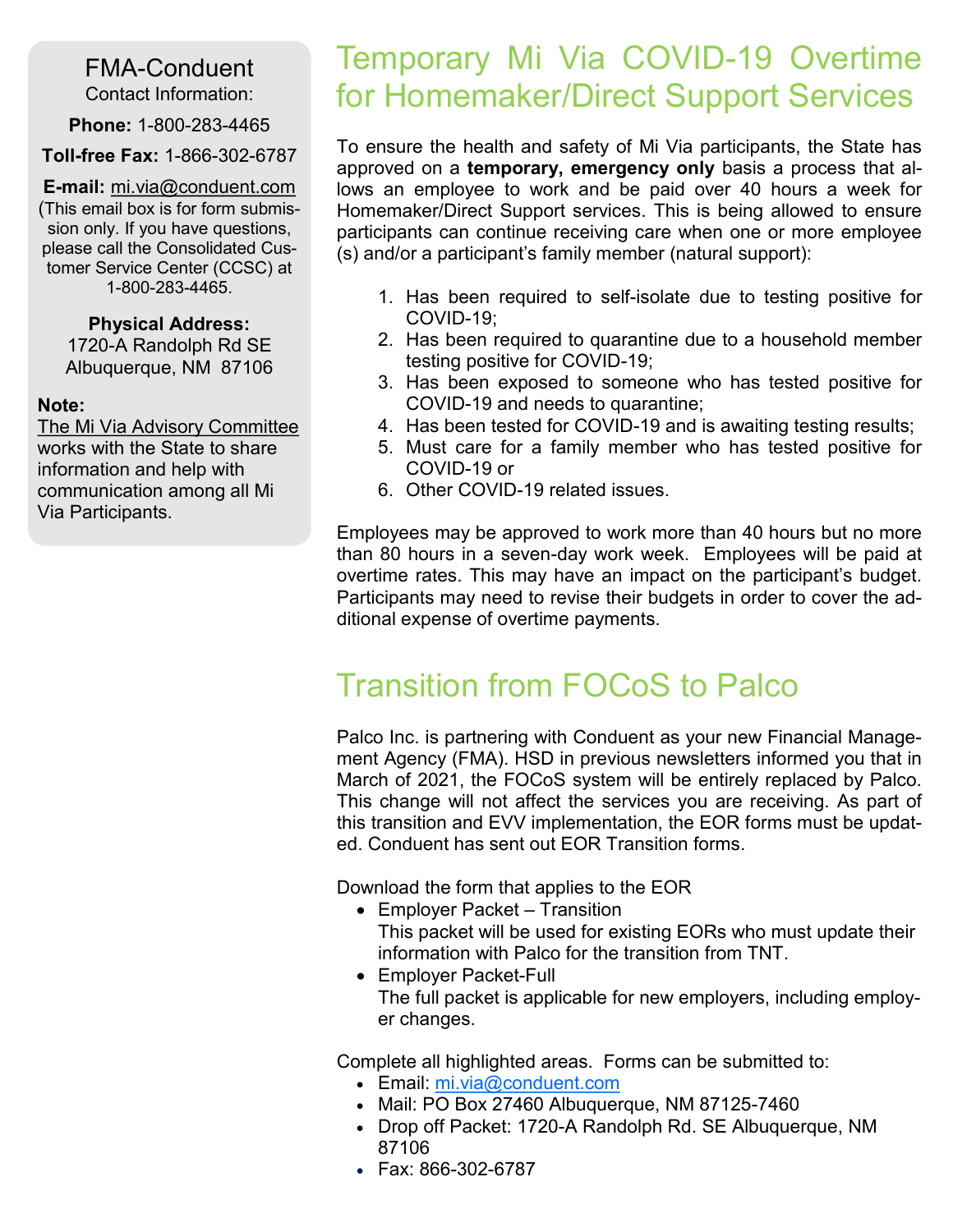# **Dates to Remember in February**

# Vendor Flowchart **Service Deliveries Concerns (E.g. SSP)** February 2021

| Sun        | Mon          | Tue        | Wed                       | Thu                     | Fri                                                                                                                                               | Sat                                                                                                                      |
|------------|--------------|------------|---------------------------|-------------------------|---------------------------------------------------------------------------------------------------------------------------------------------------|--------------------------------------------------------------------------------------------------------------------------|
| January 31 | $\mathbf{1}$ | $\sqrt{2}$ | $\ensuremath{\mathsf{3}}$ | $\overline{\mathbf{4}}$ | 5<br><b>Vendor Checks</b><br><b>Received or</b><br><b>Deposited</b>                                                                               | $\,6\,$<br>Deadline to<br>submit PRFs for<br>$2/19/21$ payment                                                           |
| 7          | 8            | 9          | 10                        | 11                      | 12<br>Paychecks and<br><b>Vendor Checks</b><br><b>Received or</b><br>Deposited; end of<br>the pay period                                          | 13<br>Deadline to<br>submit faxed<br>timesheets,<br>Mileage & PRFs<br>for 2/26/21 pay-<br>ment; new pay<br>period begins |
| 14         | 15           | 16         | 17                        | 18                      | 19<br><b>Vendor Checks</b><br><b>Received or</b><br><b>Deposited</b>                                                                              | 20<br>Deadline to<br>submit PRFs for<br>3/5/21 payment                                                                   |
| 21         | 22           | 23         | 24                        | 25                      | 26<br>Paychecks and<br><b>Vendor Checks</b><br><b>Received or</b><br>Deposited; end of<br>the pay period<br>January Spending<br>Reports Available | 27<br>Deadline to<br>submit faxed<br>timesheets,<br>Mileage & PRFs<br>for 3/12/21 pay-<br>ment; new pay<br>period begins |
| 28         | March 1      | March 2    | March 3                   | March 4                 | March 5<br><b>Vendor Checks</b><br><b>Received or</b><br><b>Deposited</b>                                                                         | March 6<br>Deadline to<br>submit PRFs for<br>3/19/21 payment                                                             |